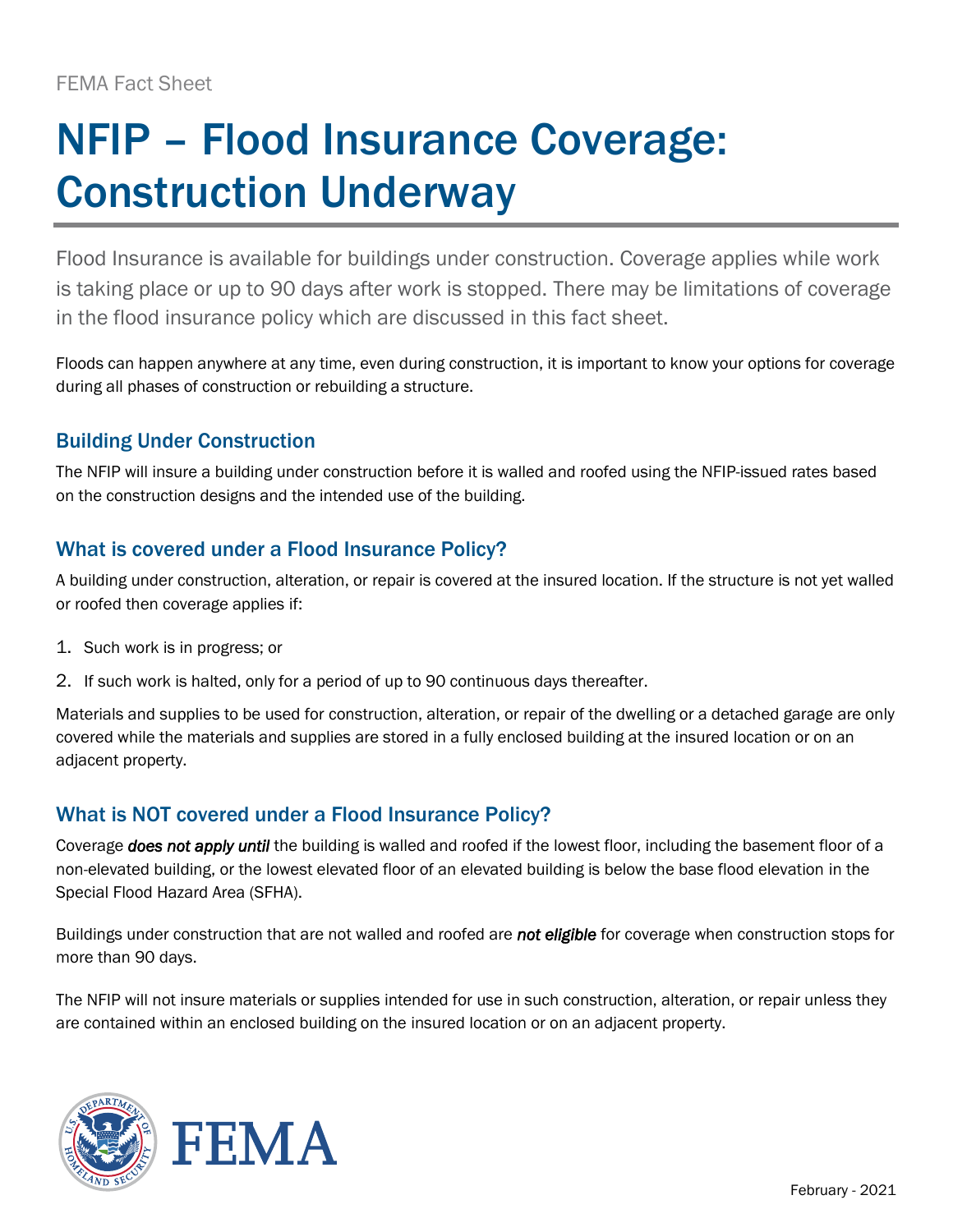## FEMA Fact Sheet



Figure 1. Materials stored in an enclosed space

#### Special Considerations

- When a building under construction, alteration, or repair does not have at least two rigid exterior walls and a fully secured roof at the time of loss, your deductible amount will be two times the deductible that would otherwise apply to a completed building.
- The building must continually meet the definition of a building as defined under the Standard Flood Insurance Policy (SFIP), which requires the building to be affixed to a permanent site to receive coverage for a building under construction, alteration or repair. This means that if at any time the building is no longer affixed to a permanent site, for example it is being elevated and placed on temporary cribbing, the SFIP will not provide coverage until it is again affixed to the foundation/permanent site.
- Basement: The SFIP limits coverage for basement improvements, such as finished walls, floors, ceilings, or personal belongings kept in a basement.
- Elevated Buildings with Enclosures: The SFIP limits coverage for enclosed, walled-in areas below the lowest floor of a Post-FIRM (Flood Insurance Rate Map) elevated building located in an SFHA.
- Building Coverage for a Unit in a Cooperative Building: The NFIP does not provide building coverage for shareholder units in a cooperative building. Residents or tenants of a cooperative building may purchase contents coverage under the Dwelling Form policy.
- Non-Residential Condominium Unit: The NFIP does not provide building coverage for owners of non-residential units in a residential or non-residential building.

#### Prior to starting any construction, it is important to consult your local building department and floodplain administrator to ensure you follow all local, state, and federal regulations.

For general flood insurance information, or to view the exact language from the NFIP Standard Insurance Policy, contact your insurance company or agent.

#### *For More Information:*

- FEMA Building Science website [https://www.fema.gov/emergency-managers/risk-management/building](https://www.fema.gov/emergency-managers/risk-management/building-science/multi-hazard)[science/multi-hazard](https://www.fema.gov/emergency-managers/risk-management/building-science/multi-hazard)
- NFIP Flood Insurance Manual <https://www.fema.gov/flood-insurance/work-with-nfip/manuals/current>